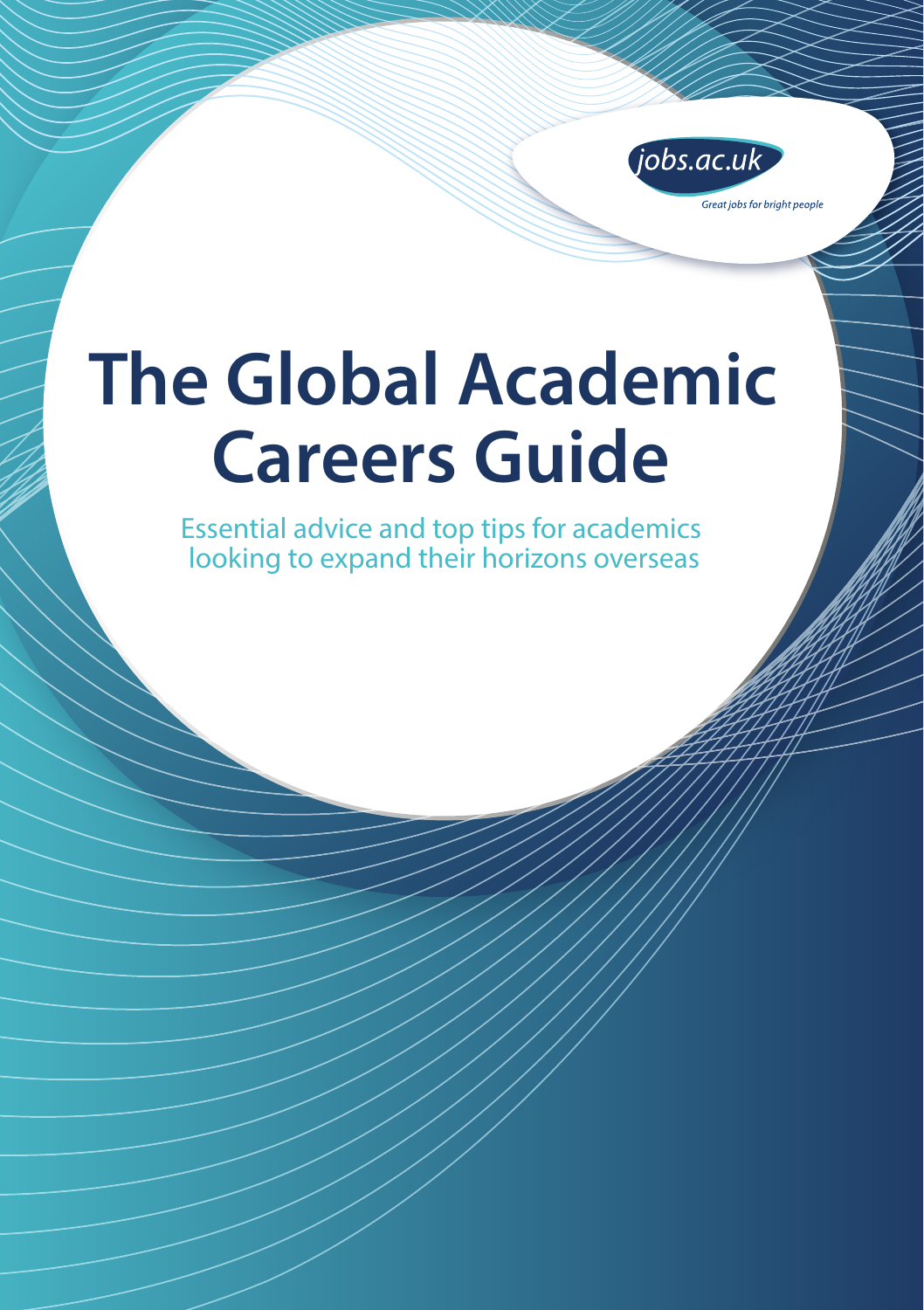### **Introduction**

**As an academic, you're used to the idea of an international competition for students. At every university there is a growing**  cohort of students from around the world, and ongoing efforts **to maximise the university's international reach. From overseas satellite campuses to targeted recruiting, it's an everyday reality.**



But alongside these new opportunities for students, there are corresponding opportunities for academics – and, indeed, an international competition for the best candidates.

This ebook from academic careers pioneer jobs.ac.uk will tell you more about the scale of the new global market, help you consider the pros and cons of seeking employment outside your nation of origin, and give you important information that will improve your success rate if you do decide to give working abroad a try.

# **Who should read this ebook?**

Anyone who is considering applying for academic jobs abroad. It may also be helpful to staff nvolved in recruiting academics, as it provides a good overview of the issues they face.

This ebook will cover:

- Academics in the global job market
- Preparing for an international job search
- Carrying out your international job search
- How to present yourself as a strong international candidate
- Preparing for and succeeding at an international job interview
- Success: What you need to do before you go

It also includes a helpful **Resources** section.

# **1**

# **Academics in the global job market**

There are almost as many reasons to consider a global job search as there are academics, but some of the most common are:

- Relevance of the location to your academic discipline: e.g. an Archaeology lecturer would no doubt jump at the chance to work in Egypt, and employment in France has obvious relevance to a lecturer in Modern French Literature
- Desire to add international experience to your CV to enhance future career prospects
- Availability of excellent research facilities at a specific overseas university
- Desire to work with specific academics who are the world's best in your field
- Poor job prospects, job security or pay in your current location

Of course, working overseas also opens up possibilitiesfor travel and cultural interests, not to mention the simple pleasure of a change of scene.

The rise of the"passport professor" has been noted by many observers and documented in surveys. It is particularly marked in STEM fields, where language ability may be less important than technological expertise. In countries with a young HE sector, the number of academics from overseas often exceeds that of homegrown lecturers: for example, in Qatar's ambitious Education City, about 80 percent of staff are American (Wheeler, 2014), and some of the remaining 20 percent are from Europe or Asia.

Expansion of the Bologna Process has certainly facilitated staff mobility within the EU, as has expansion of cross-border activities by US, Canadian and European universities. Although research indicates that early-career academics and those in STEM subjects are the most likely prospects for moves between European countries (Cradden, 2007), there are also many later-career academics working abroad as well. Often these are clustered within overseas campuses run by a university in their home country, but not a few have used working on an overseas campus as an entry point to finding direct employment with a foreign university.

For universities, hiring international candidates can be route to capacitybuilding and can be a key part of their own"internationalising" agenda for programmes. This means that you may be expected to take initiative to set up programmes or improve standards.

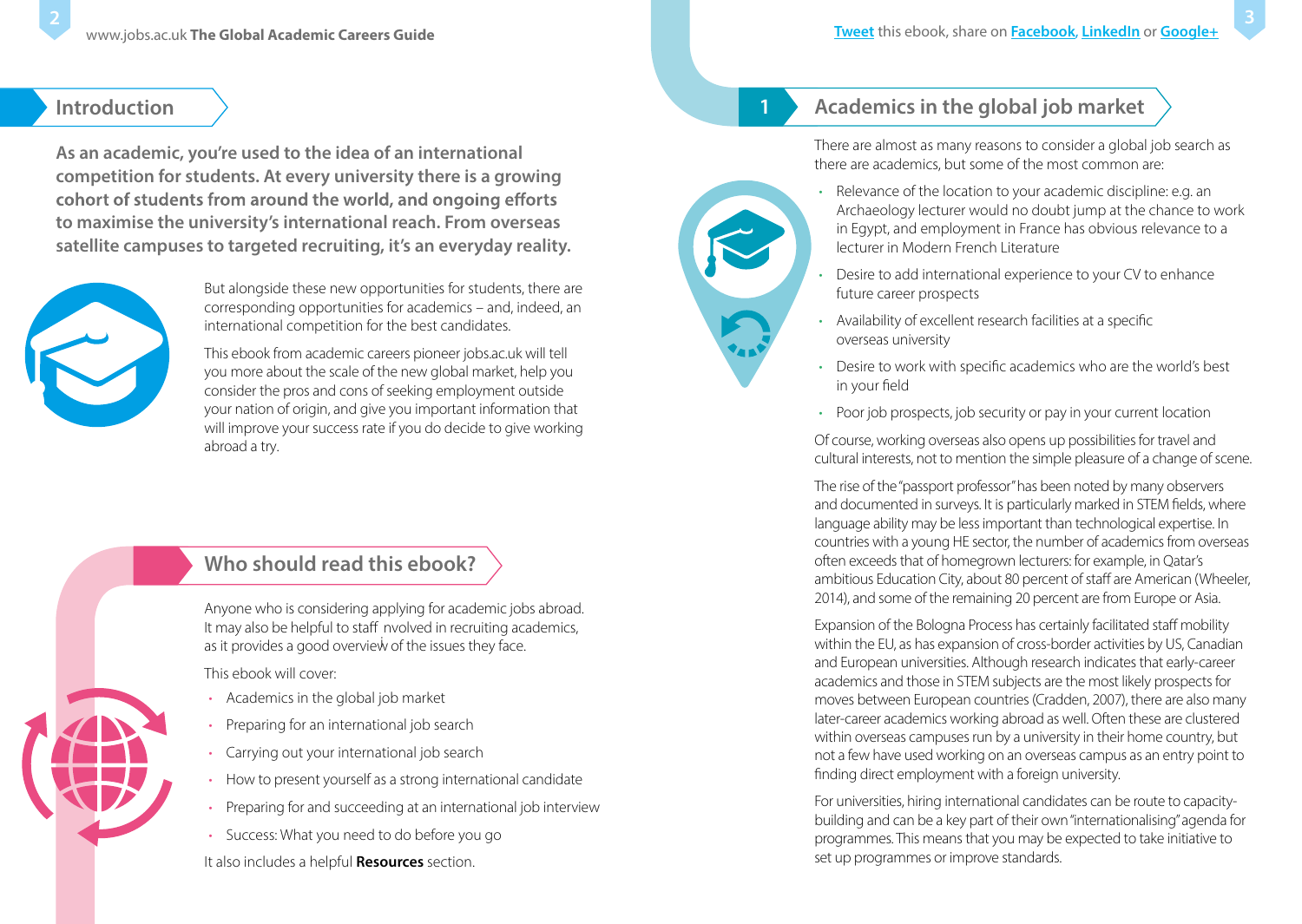#### **Benefits and Drawbacks 2**

### **Potential benefits**

As the list above indicates, there can be some very real benefits to individuals who take a post abroad. It still adds cachet to the CV, may broaden your horizons as a person or as an academic, and will certainly widen your circle of professional connections.

It does not always lead to a drastically better standard of living, but sometimes that is the case – salaries may be higher, and workload and/or professional autonomy may be better, depending on where you relocate to.

For many applicants in countries where academic posts are very hard to get, applying overseas can provide a welcome solution to a job-search that has stalled. Writer Emily Matchar (2012) provided many examples in an article on American academics leaving for posts overseas, including her philosophy-professor husband. Having applied for 279 jobs at US universities in two years, he finally took up an offer in Hong Kong. For him, she notes, the higher starting salary, side benefits and work environment have come as extras after an exhausting hunt for work. But these extras have meant a very good standard of living, she notes:

**His colleagues, about half of whom are from abroad, are smart and engaged. His schedule is humane. His students are curious and hard-working. In addition to the generous pay, we get a housing stipend for rent and have great health insurance.** 

**Because of the United States' foreign earnedincome exclusion, we don't have to pay U.S. taxes on most of our Hong Kong income. Hong Kong's income tax is generally lower than that in the United States, and most expats in Asia have similarly favourable tax situations.**

**Emily Matchar (ibid.)**

### **Potential drawbacks**



There can also be substantial costs associated with working abroad, although careful planning and flexibility can mitigate some of these. Housing costs, heathcare and the actual cost of moving are three of the top issues, and can come as a shock (See **[Preparing for an international job search](#page-3-0)** and **[Success: What you need to do](#page-7-0)  [before you go](#page-7-0)** for helpful information, below.)

Two additional barriers identified by the European University Association (2014) are problems with career development for foreign academics, and visa rules that may make it difficult for your spouse, partner or children to move with you.

Occasionally new members of sta may feel excluded from projects until they get to know their colleagues, the best way to deal with any tensions is to go out of your way to make links with coworkers from the country where you are now based. Do your best to learn some language basics, ask their advice, invite people for office and lunchtime conversations, show interest in the work of others. Show that you respect their expertise and how they do things, and you will earn their appreciation.

**I took a one-year research post at an American university on the West coast. I loved the experience, but the cost of living was astronomical! The university**  helped me find housing before I arrived, **but the rental cost took almost half of my income. Much of the rest went for health insurance, which is very expensive there. I also had not factored needing to own a car into my budget, but public transport was very poor. These are things that might have made me think twice had I known about them in advance of applying.**

**5**

**British academic**

I was fortunate to have a friend who was already well-established in the areas around the main/southern campuses. Without that network, the first period would have been much more difficult. During the first weeks, everything is very exciting and new. I was able to make some new friends very quickly, and always had a relatively easy time getting along with my students and co-workers.

Canadian English Teacher at Guangdong University of Foreign Studies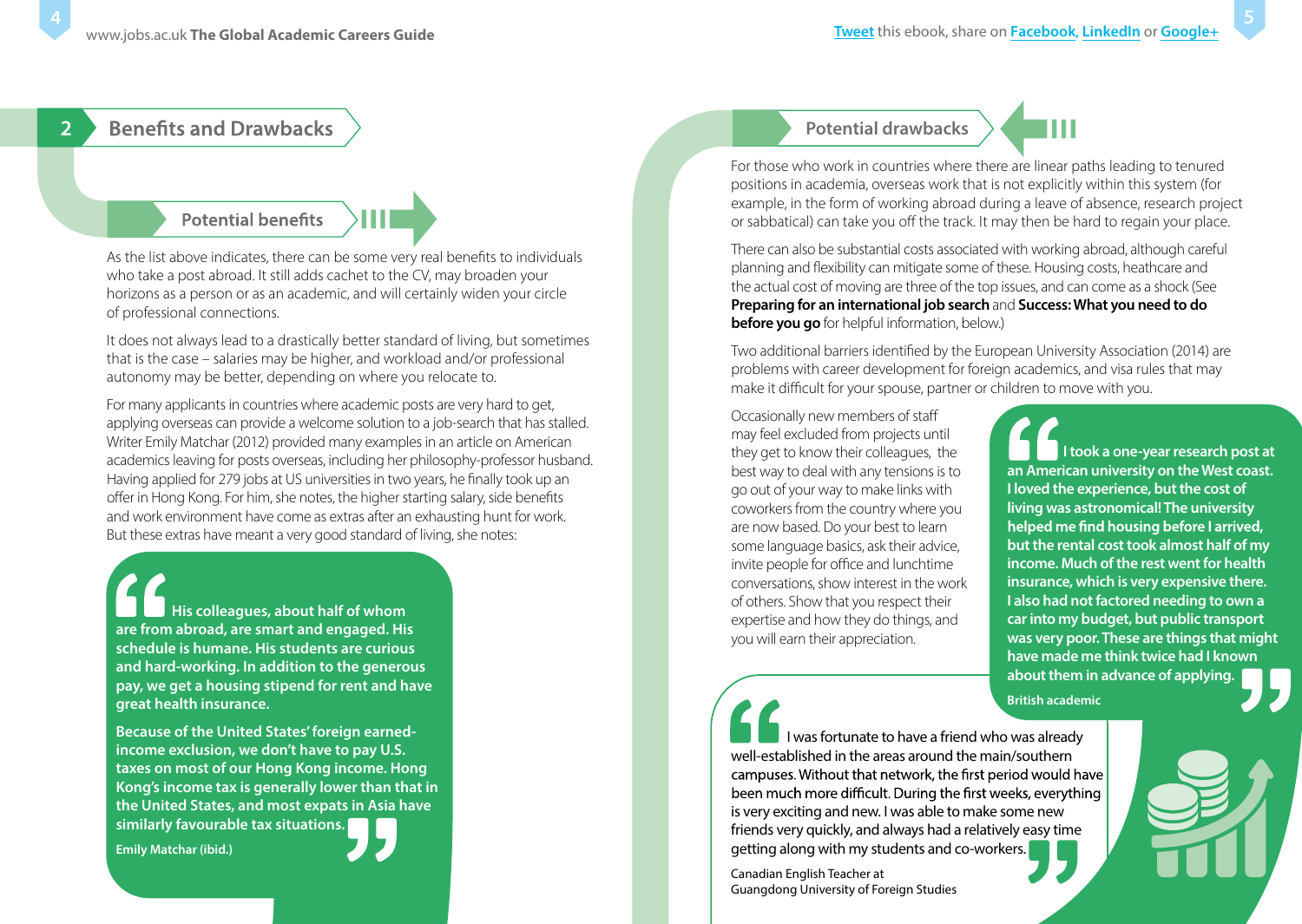<span id="page-3-0"></span>**6**

# **Preparing for an international job search**

Before you start sending in applications, there are some research tasks ahead of you. This includes ensuring that you have set clear goals and criteria for posts that you apply for, and for your potential future move itself. The worksheet on the following page has been created to help you do this.

But first things first: you need to start by taking stock of the market for your skillset and background. Through reading academic journals and attending research conferences, you should already know which universities around the world are best known for research in your field. These are obvious targets for your job search. Research the departments that you would be especially proud to work in. If information is not available online, you may be able to receive course prospectuses, university information packets and so on by post, just as an overseas student might.

There is, however, a second group of institutions that you should consider. In particular, new universities, new departments, and universities that are growing quickly are those most in need of academics. They are also precisely the places where an academic coming in from overseas can really make a mark. You may be able to have opportunities that would take you years to earn at home, such as shaping a new department's research agenda and making decisions about additional hires. Use search engines, news reports and job listings to make note of any developments announced and to spot trends in hiring patterns.

Finally, think about any professional contacts you may already have overseas, from academics you have met at conferences to former colleagues who are themselves working overseas. They can give you an informed view of the job market where they work, and may have additional contacts.



#### **Important considerations**

Among the most important things to consider are whether you meet the language requirements for the post, whether the university abroad will assist you in navigating visa and/or work permit requirements, and whether your diplomas and other qualifications map over to those required in the country where you are applying.



**Colleagues working in Asia have told me that there is rarely any expectation for learning the local language, but that they sometimes struggle because the level of English spoken by co-workers and students is not actually very high. Where I currently work, however, there is an absolute expectation that you will gain full fluency either before taking up a post or within a year. My teaching is entirely in English, but staff meetings and hallway conversations are almost always in Dutch. If you don't speak it, you will be left out of decision-making and social networks,** 

**and your career will stall. American academic working in the Netherlands**

As this lecturer notes, even when the actual teaching will be in English, some universities will require applicants to have or develop proficiency in another language. Indeed, some observers of the European scene have noticed that at the time of this writing, more job descriptions appear to be asking for proficiency at the time of application, which may reflect a retrenchment towards hiring locally during an era of austerity and high unemployment amongst academics. If you meet all other qualifications and believe you have extras to offer, however, it can't hurt to try anyway. You may also want to consider starting a language course as part of your preparation process, and flagging this up on your CV.

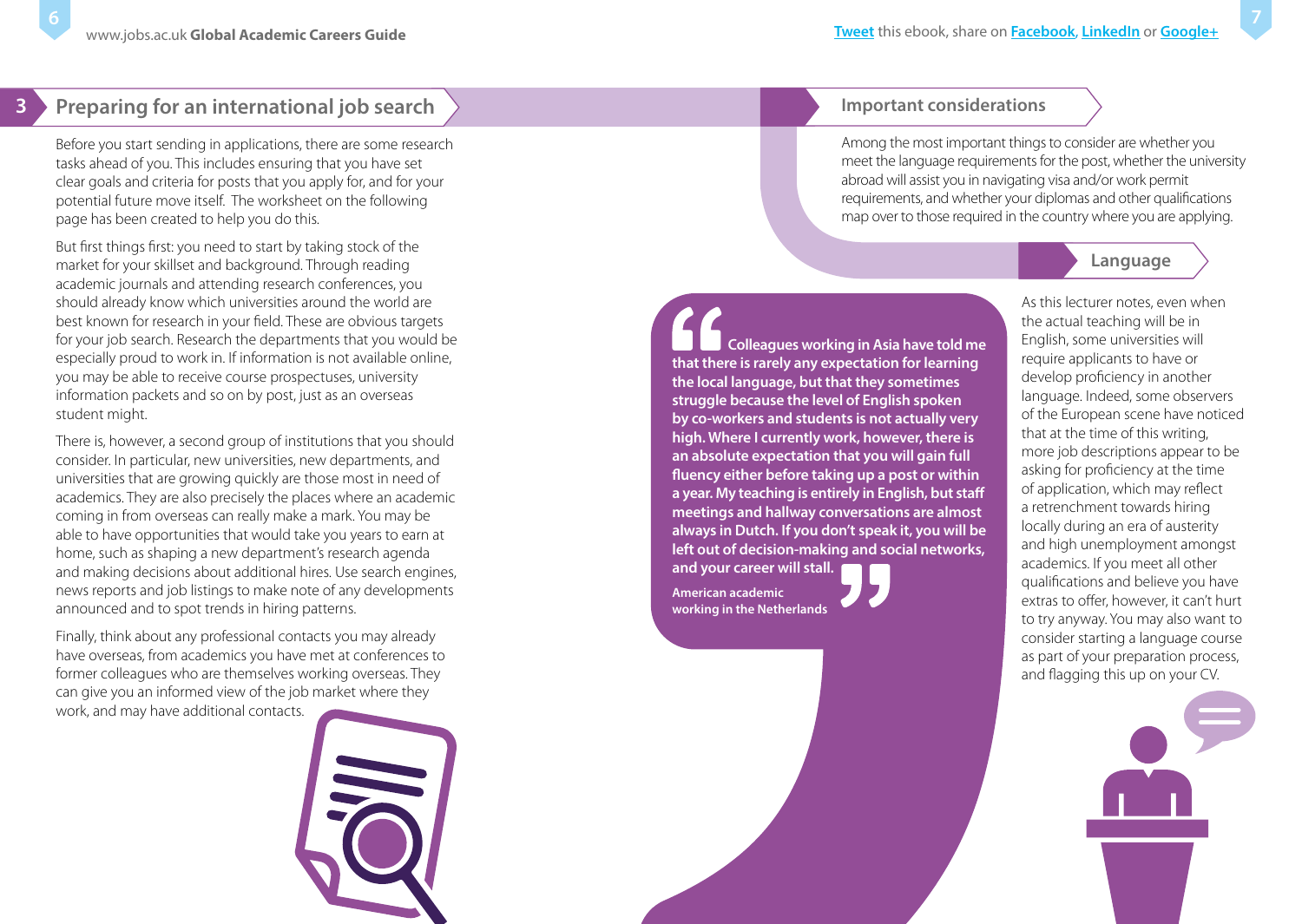### **Visas and permits**

Visas and work permits need careful planning. The European University Association (2014) have identified this as a crucial barrier to academic mobility. Investigate what is needed while you are working on your application, and make sure you have requested or downloaded the correct forms. You can work on gathering documents you may need while you wait to hear about the post. For example, some applications require a version of your birth certificate with a special stamp called an apostille attached, which may take some time to receive.

That said, most universities roll out the red carpet to new hires, and provide a great deal of help with navigating these systems. Sometimes, however, concerns over immigration numbers can drive tighter regulations that adversely affect academic staff. Before applying, it is a good idea to discuss how easy (or not) this process will be with the Human Resources department at your target university or a trusted colleague currently working in-country.

Most countries have a formal mechanism for determining how degrees are evaluated for hiring purposes. For example, those seeking in work in Europe may need to submit to one of the agencies that is part of the ENIC-NARIC network [\(http://www.enic-naric.net/\).](http://www.enic-naric.net)

This may seem like just a bureaucratic hurdle, but it is actually quite important. Without these checks, unscrupulous applicants might be able to pass off a degree purchased from a"degree mill"as a valid PhD, for example. If yours is from an accredited university, you usually have nothing to worry about.



**Applying for a job at the University of Copenhagen was quite a lengthy process. I first saw the job advertised in April 2009, and heard that I had been short-listed in June. The interview took place in Copenhagen during August and I started my new job at the beginning of October. The application process to work abroad took a few months and it is important not to become disheartened by this.**

**Postdoctoral Research Fellow at the University of Copenhagen, Denmark**

### **Global job search goals and criteria worksheet**

the control of the control of the control of the control of the control of

What are my top three goals for working overseas?

| I<br>× |  |
|--------|--|

1.

3.

#### **What five countries would I be most interested in working in and why?**

**1: Country**

**Why?**

**2: Country**

**Why?**

**3: Country**

**Why?**

**4: Country**

**Why?**

**5: Country**

**Why?**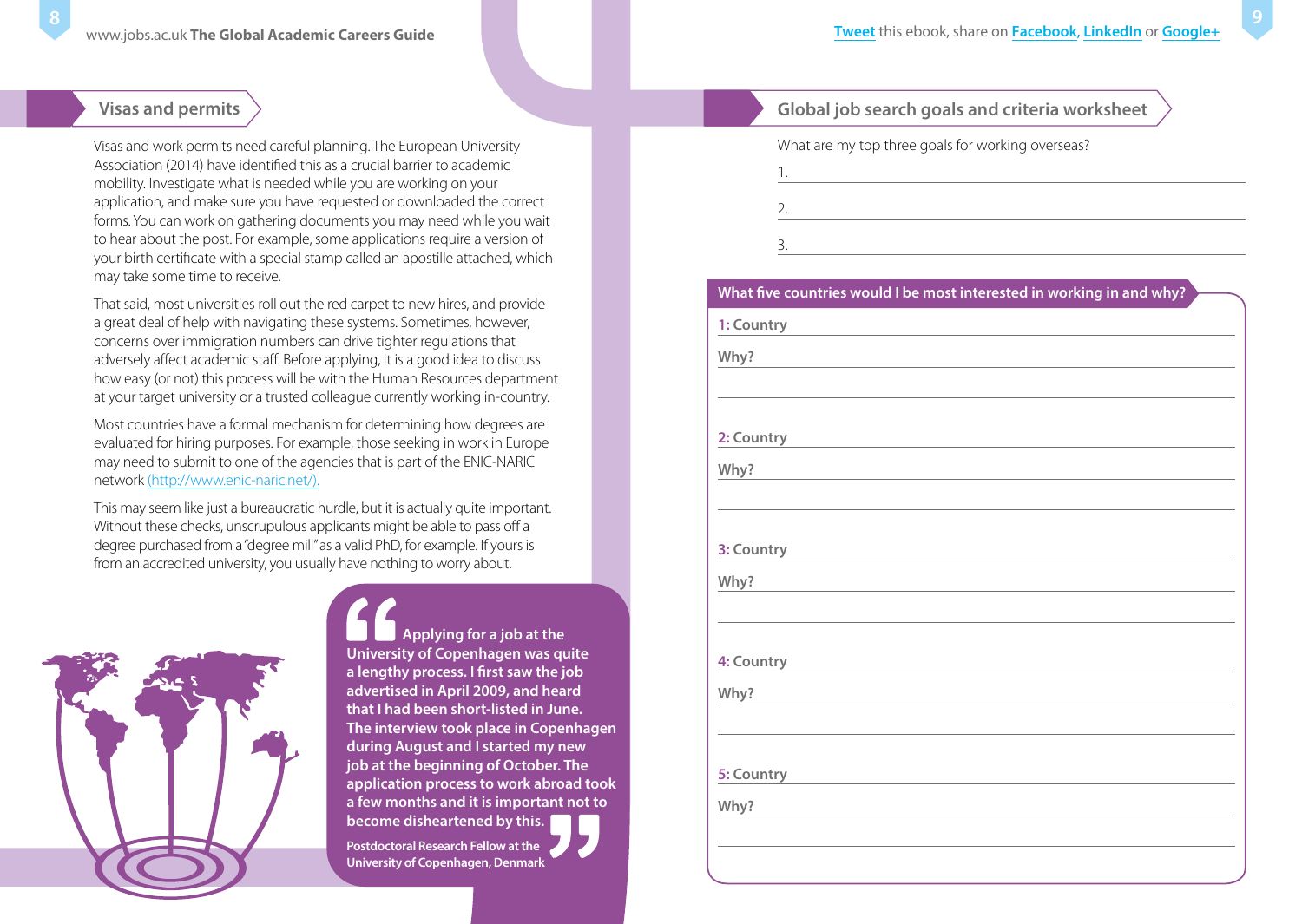For each country that you wish to target with applications, make a copy of the following basic information checklist. Use it to ensure you have key information before applying.

**Country:**

(Best) universities with programmes in my subject area:

Typical salary range in my area\*:

Particularly positive aspects of working in this country:

Drawbacks of working in this country:

Key contacts – colleagues currently or previously employed in this country:

Language requirements\*:

Qualifications equivalency agency (if any):

Visas/work permits required:

# **Carrying out your international job search**

Once you have decided what you want from an international post and where in the world you would most like to work, how can you find out about posts?



**4**

One of the most obvious routes is via academic job-listings websites like jobs.ac.uk. However, in some countries not all posts are externally advertised. It's a good idea to create a list of weblinks to the universities you have identified on your worksheet, and regularly check their own job listings.

Direct approaches are also possible. If you already have contacts at your target universities, you might ask whether they can pass your details on to colleagues, or simply ask if they have time for a chat about what you should do to find work at their institution or in their country.

Senior academics may be in a position to be approached by recruiters or headhunters, as it is not uncommon for universities to undertake an international search of their own to fill top posts. There are firms that specialize in finding stars (or rising stars), especially for researchintensive universities (see Fazackerley, 2012, for a discussion of how these operate in the UK and Asia).

Universities planning major moves, such as opening new departments, may have a corresponding internal headhunting team.

Do be cautious about what posts you apply for and how you present yourself, warned one veteran of working overseas:

### **Important Tip:**

It is almost always the case that services that offer to connect you with jobs for a fee, or that promise to sort out visas and other paperwork for you, are a scam. Headhunting does happen at the top level of academia, but headhunting firms charge the employer, not the employee. Your best source for accurate information about work visa requirements is the embassy of the nation you are applying for work in (and do beware of sites that pose as "official" but are not).

**We're just advertising for two posts at the moment. My best advice would be to read the job description carefully – no end of unsuitable candidates apply. PhDs are crucial these days. Explain clearly why you're interested in the job and [in] working overseas.**

**British academic now working in China**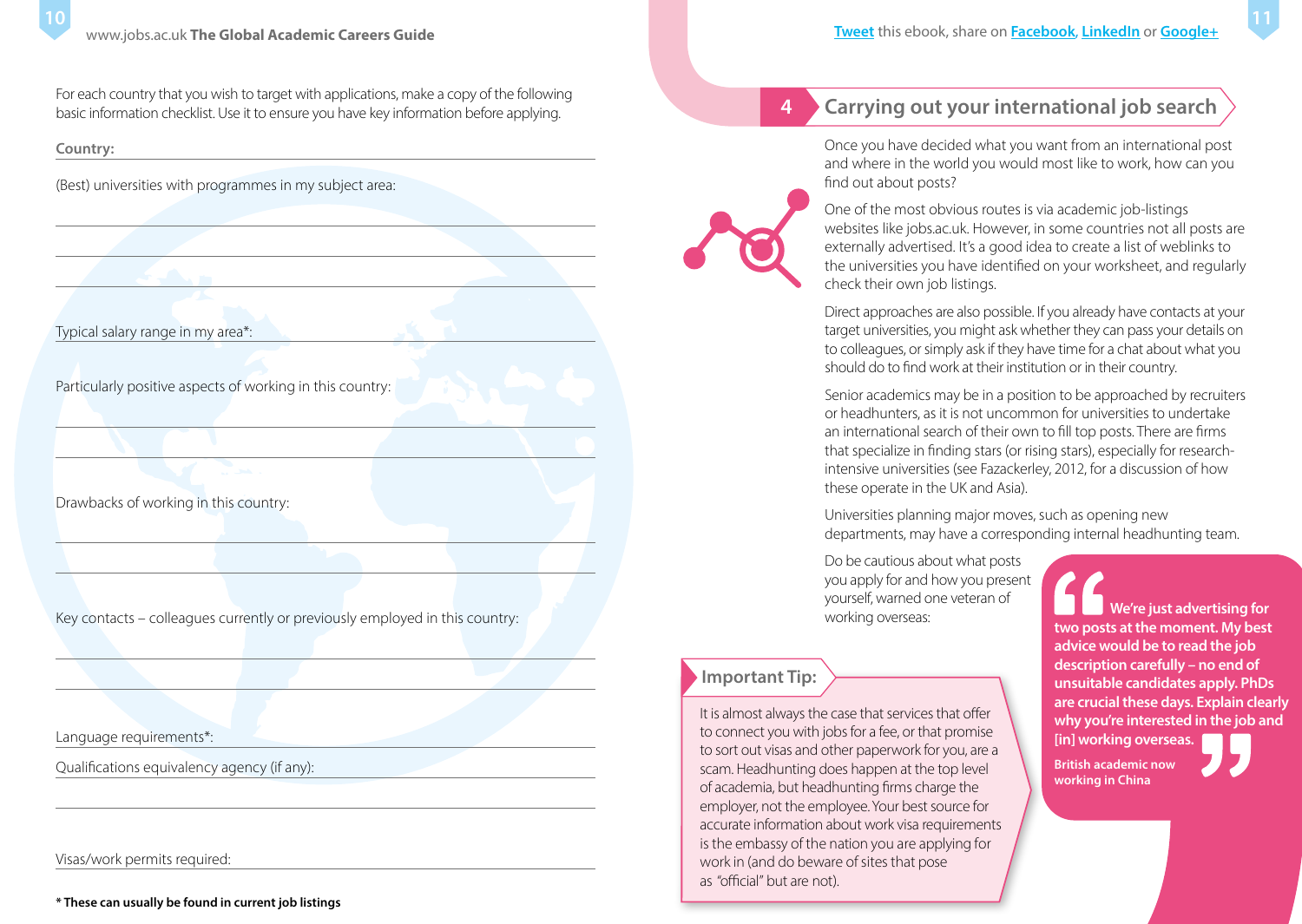**5**

# **How to present yourself as a strong international candidate**

The most likely way to ensure that you are actually approached or approved for a post is maintaining a high academic research profile. This is part of your everyday job description, of course, but if you're thinking of an international move you may want to think especially carefully about what the world sees when they look at you.

First, think about where you are submitting papers for publication and which conferences you are attending and, hopefully, presenting at. Focus on journals and conferences that bring you and your work to the attention of academics in the countries you would like to work in. Consider whether a translated version of a paper or book chapter could be resubmitted to an overseas journal, for example. Also, be sure to follow up quickly on any international contacts that you make at conferences.

Making direct contact by email with academics in your countries of interest can't hurt. This usually shouldn't be the kind of job-focused approach that you could safely make to someone you already know. Instead, collegial contact about research they have recently published or topics of common interest could spark a conversation that puts your name in the picture. This goes double for initiating actual research collaborations, which are one of the best ways to eventually find your way into overseas work.





Second, consider your online presence, both on your current university's website and elsewhere (e.g. professional networking sites like LinkedIn and research-sharing sites like Academia.edu). Make sure everyday social networking is out of public view unless it burnishes your reputation – if someone searches for your name online, or searches for, say, "Professors of American Studies," you want to ensure that anything they find about you is positive, complete and updated. You may also want to raise your profile by starting an academic blog.

Finally, give some attention to preparing a country-specific CV and cover letter. Different CV"rules"and standards apply in different countries, and you can find out what best to do by checking what successful applicants have done. For example, you could ask a colleague working in the country to give you suggestions, or you could look at the CVs of academics already working there (often findable via their academic website, personal website or LinkedIn).

Some countries expect additional items with the application, such as a "statement of teaching philosophy." If you have never prepared these before, look for countryspecific guidance if possible.



**Important Tip:**

Consider joining or becoming more active in international research or subject associations in your field. These are great networking opportunities, because their members are precisely the people who can suggest your name for a post – but only if they know who you are.

**I asked the head of my department why I was hired, and his reply was that the steering committee was impressed that even though I was working part-time, I had a number of publications and was active as a presenter at Japanese domestic and international conferences. But that's my story; I've talked to other teachers who excel at teaching, and so are hired on that basis, rather than on the basis of the research they do. Being clear about what your interests and ambitions are helps make it easier for potential employers to decide whether you will be the right match for the positions they have available.**

**Associate Professor at the University of Toyama**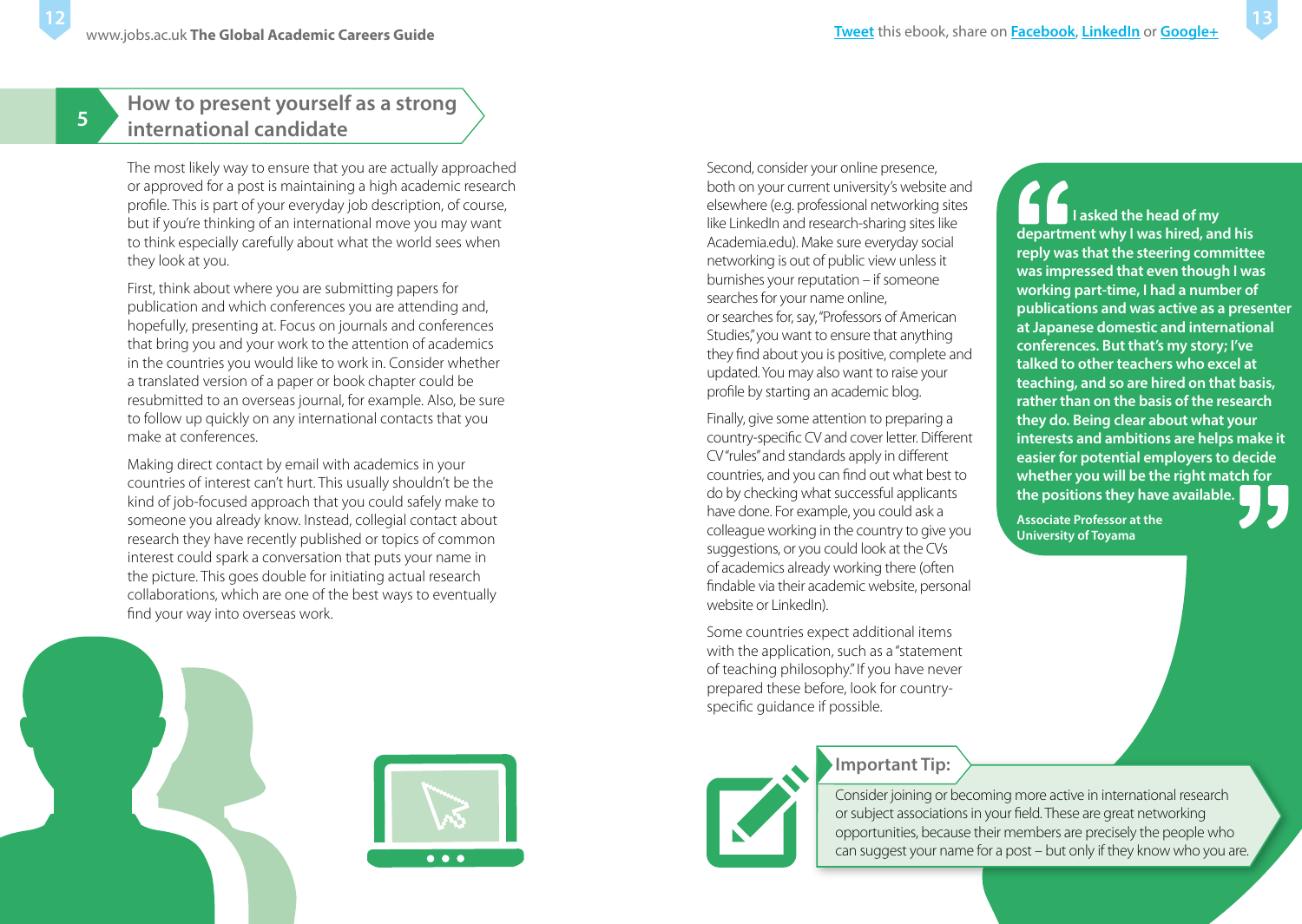# **Preparing for and succeeding at the international job interview**

<span id="page-7-0"></span>**6**

Interview procedures can vary from country to country. In the UK, for example, applications usually begin online, and panel interviews for short-listed applicants are common. Interviews are short, and applica nts a re often expected to deliver a presentation on the kind of topic th ey are apply ing to teach. In China, however, there are sometimes group interviews at the beginning of a le ngthy process that m ay also in clude writing an essay or delivering a research seminar to a large group of staff and students. In the US, the interview may include multiple parts over two or more days.

If you are unsure of what to expect, search online (there are now many sites offering "reviews" of interviews at universities around the world by suc cess ful and unsuccessful applicants) or ask the Human Resources department for further details.

Occasionall y, overseas applicants will be interviewed via telephone or video li nk/S kyp e. Karen Kelsky (2011 ) provides an excellent guide to doing well in what will be for many a rather unfamiliar and off-putting format for an interview.

Make sure you are familiar with the research in the department where the post is located, and with national and university priorities for research and teaching. Be ing able to refer to recent academic orsector policy initiatives during the interview, for example, will show that you have done due d iligence rega rding relocation .

Make sure you know what the rules are about salary negotiation before you recei ve a n a ctual oer. In some countries it's simply not done, in others it is expected and willseriously improve your position. Alo ng w ith salary, there may be other things that you can neg otiate, suc h as a rel ocation all owance, dual-career package if you are part of an academic couple, workload and research agenda issues, and so on.

If you don't seem to getting through to or doing well in interviews, it's time to have you r do cume nts looked over by an expert. There are consultants who provide this se rvice for a fee; alternatively, you m ay be able to get feedback from a knowledgeable and sympat hetic colleague. Check for cultural issues, omissions, or skill gaps as well as formatting and presentation issues. Some candida tes m ay benefit from country-specific coaching.

# **Success? There are still things to do before you go!**

**7**



The hoped-for end of every job search is a good offer of employment. If you get an offer, make sure that you send official acceptance quickly, and then make direct contact with the Human Resources department. They should be able to guide you through all of the tricky issues that relocation brings up.

In addition to visas, work permits and housing, there will also be personal details to consider. These may include:

- Storage and moving costs and plans sometimes a relocation allowance is available to overseas applicants, but not always
- Visas for spouse, partner and/or children
- Education for children school places for expat families can be hard to find and costly, with an application process of their own
- Helping your spouse or partner also find work (or, perhaps, continue their education, volunteer, or find out what they need to know about living in your soon-to-be new country)
- Language learning if you are relocating to a country where English is not the primary language, a crash "survival language" course is advisable before you go, and you may be able to negotiate with your employer for language instruction as part of your contract

Make sure that you are aware of any cautions or hazards of living and working in your new country before you leave. The UK Foreign and Commonwealth Office, US State Department and similar departments in other countries usually publish warnings if any of these are of a serious nature, e.g. travel advisories or safety alerts. Your employer should also be able to provide guidance if there are local cultural or safety issues that foreigners should be aware of.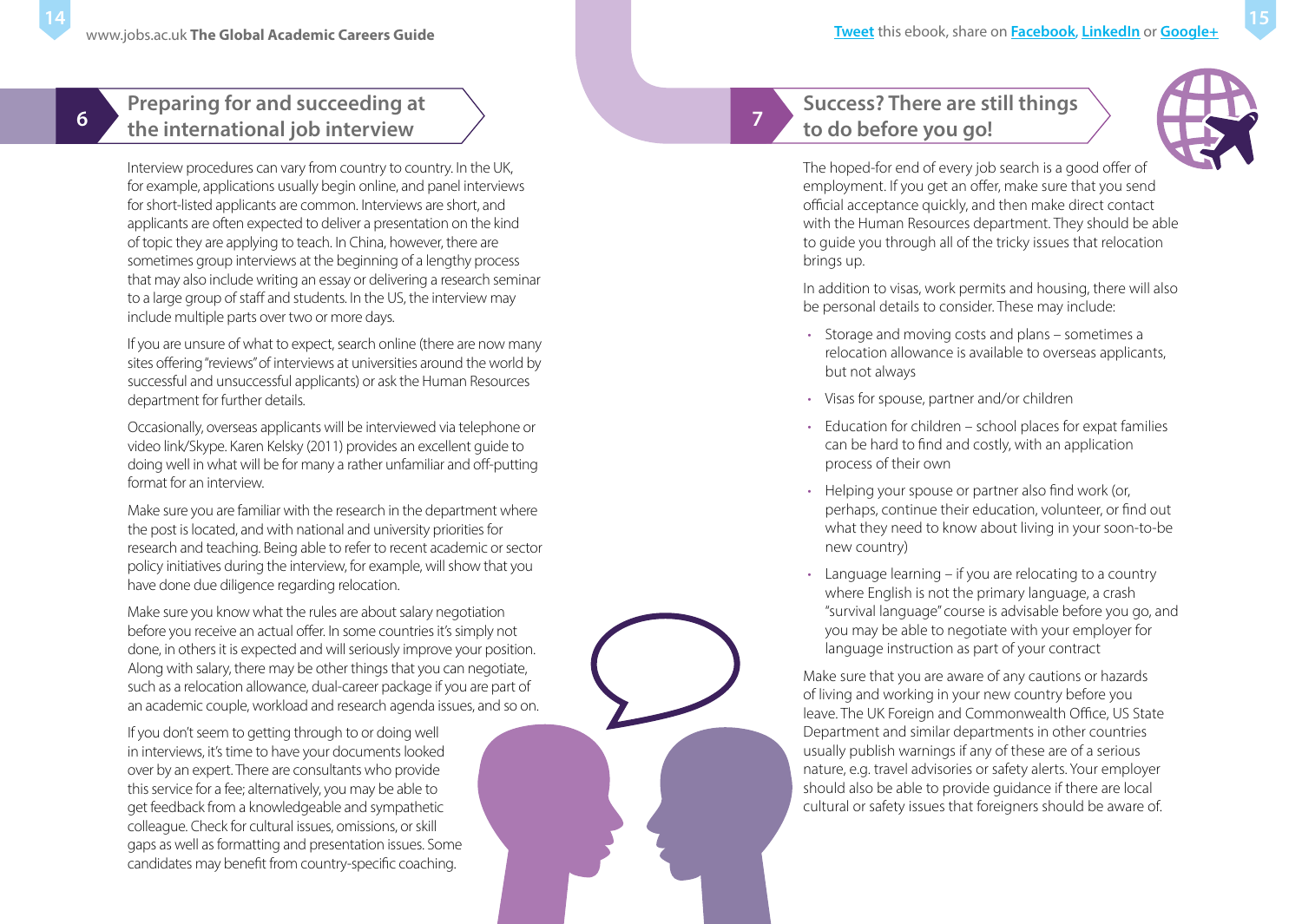**16**

Finally, once you are on the ground, pay close attention to academic protocol. Don't be afraid to ask questions about what you should do or say, and take time to observe how others act in staff meetings, while teaching and when working individually with students. Standards of dress, behaviour and interpersonal relations can differ, as do rules of etiquette. Don't expect your host country and university to change just because you have arrived with new ideas from abroad. You are the newcomer, and that means you will need to be adaptable to fit in and thrive. If you can find someone to act as a formal or informal mentor, this process is likely to be much smoother.

**One of my best moments outside the classroom was when a mature student invited me out to his camel farm in the desert outside Doha, where we tasted fresh camel's milk, and I felt very honoured to meet the student's family and friends who have mixed modern and traditional Bedouin lifestyles.**

**Within the University I have taken great delight from being able to celebrate victories with my students, and see them progress happily onto their chosen courses.**

**English Lecturer at the University of Qatar**



### **References**

Colucci, Elizabeth (2014) "Next steps for advancing the staff mobility agenda: Perspectives from MPPC." Brussels: European University Association.

Cradden, Conor (2007) Constructing Paths to Staff Mobility in the European Higher Education Area: From Individual to Institutional Responsibility. Brussels: Education International. Online at: http://www.ehea.info/Uploads/El\_study\_mobility.pdf

Fazackerley, Anna (2012) "Academic recruitment: Beware, predators at large," The Guardian.

Kelsky, Karen (2011) "Rocking the phone/Skype interview," The Professor is In

[blog]. Online at:<br><u>http://theprofessorisin.com/2011/10/31/thephoneorskypeinterview/</u>

Matchar, Emily (2012)"Can't find a jo b? Move overseas ," The Washington Post. Online at:<br><u>http://www.washingtonpost.com/opinions/cant-find-a-job-move</u>-

[overseas/2012/11/23/b7322ef4-3273-11e2-9cfa-e41bac906cc9\\_story.html](http://www.washingtonpost.com/opinions/cant-find-a-job-move-overseas/2012/11/23/b7322ef4-3273-11e2-9cfa-e41bac906cc9_story.html)

Wheeler, David (2014) "Is an exodus of PhDs causing a brain drain in the US?:<br>The rise of the 'passport professor" New Republic. Online at: [http://www.newrepublic.com/article/119668/exodus-phds-causing-brain](http://www.newrepublic.com/article/119668/exodus-phds-causing-brain-drain-us)[drain-us](http://www.newrepublic.com/article/119668/exodus-phds-causing-brain-drain-us)

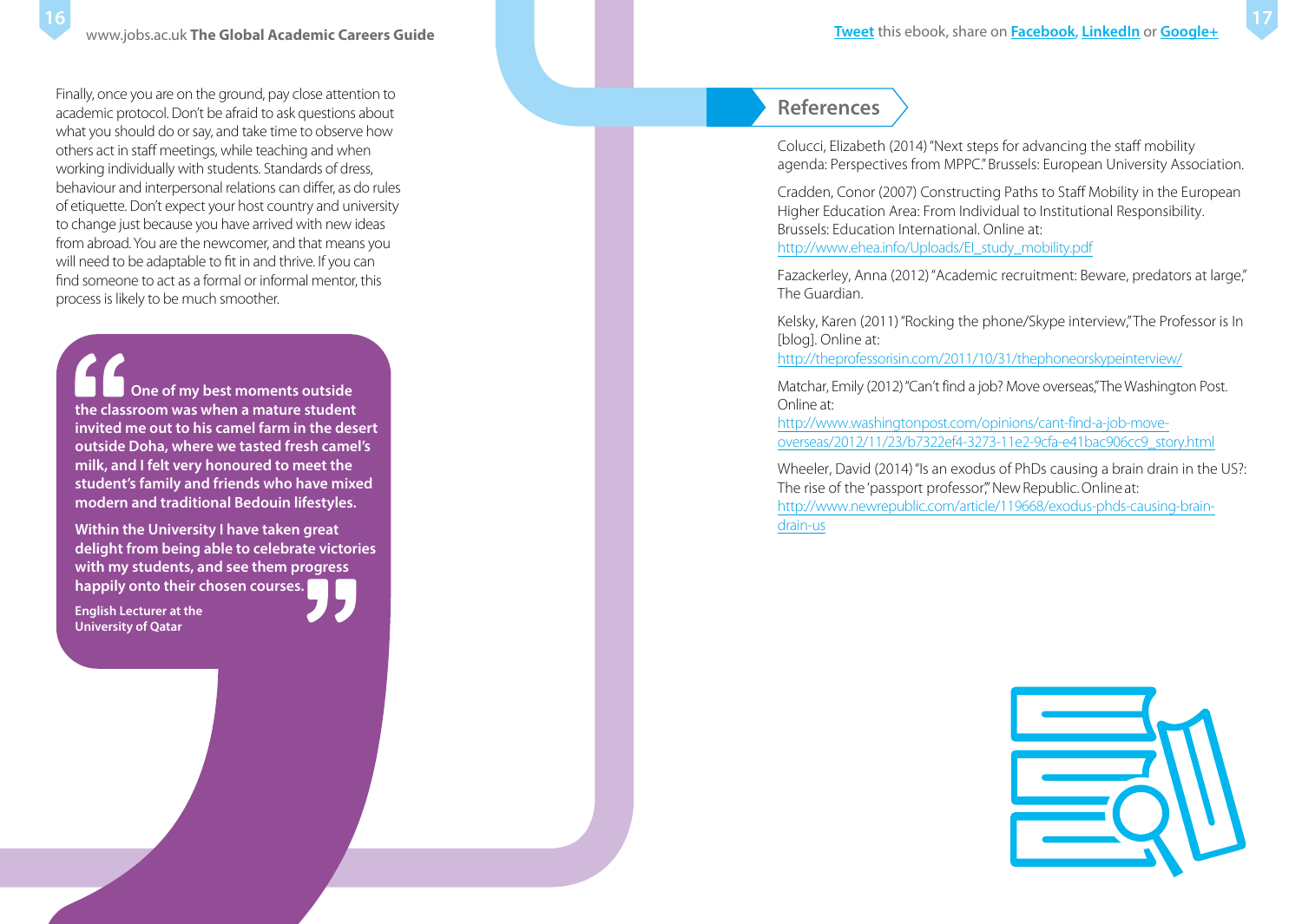# **Resources**

#### [jobs.ac.uk Country Profiles](http://www.jobs.ac.uk/careers-advice/country-profiles/)

**18**

View information on different countries including key facts, travelling, business etiquette and the education system.

#### [jobs.ac.uk Working Overseas](http://www.jobs.ac.uk/careers-advice/working-overseas/)

Browse articles with tips and advice if you are considering an international career move.

#### [ASEAN University Network](http://www.aunsec.org)

Key HE organization in Asia, involved in everything from quality assurance to staff internationalization initiatives.

#### [Association of American Colleges](https://www.aacu.org/publications-research/periodicals/resources-academic-exchange)  & Universities: Resources for Academic Exchange

This longstanding US HE organisation provides an extensive list of partner organisations around the world. These should lead you to reams of data on international work opportunities and HE systems.

#### [The Chronicle of Higher Education](https://www.chronicle.com)

Looking for work in the US? This publication carries advertisements but also very helpful stories on the job market and career planning.

#### [European Association for](https://www.eaie.org)  International Education

Organisation that sponsors and publishes research on internationalisation in HE.

#### [Institute of International Education](https://www.iie.org)

This organization is involved in promoting both student and academic staff mobility. It provides helpful country reports and other information.

#### [International Association of](https://iau-aiu.net)

#### Universities

This is a fantastic source for information about HE systems around the world.

#### [Preparing for the Academic](http://students.tufts.edu/career-center)  Job Market

Prepared by Tufts University in the US, this includes helpful guides to all parts of applying within the fiendishly complex US system.

#### The Professor Is In: [International Perspectives](http://theprofessorisin.com/category/international-perspectives/)

This academic blog is very popular in the US, and will be of great help to candidates seeking to understand how to find work in that market. This section also includes links to guides on applying for work in various parts of Europe.

#### [SEMEO Regional Centre for Education](http://rihed.seameo.org)  and Development

[South East Asia Ministers of Education](http://www.seameo.org/SEAMEOWeb2/)  Organisation, which is working towards internationalising HE in 11 Asian countries.

### **Vick, Julia and Furlong, Jennifer (2008)**

The Academic Job Search Handbook, fourth edition. Philadelphia: University of Pennsylvania Press.

# **About the author**



Dr Mitzi Waltz has recently embarked on working as a freelance disability consultant, trainer and writer, based in Amsterdam. She was previously Senior Lecturer in Autism Studies at The Autism Centre, Sheffield Hallam University, following five years with the Autism Centre for Education and Research (ACER), University of Birmingham, and a long career as a journalist and journalism educator. She has contributed to many key pieces of autism research and resources, including the DCSF Inclusion Development Programmes on working with children and young people with autism. She has written ten books, the most recent of which is Autism: A Social and Medical History (2013, Palgrave Macmillan).

### **Recommended Reading**



The Internationalisation of [Higher Education Whitepaper](http://www.jobs.ac.uk/media/pdf/careers/resources/the-internationalisation-of-higher-education-whitepaper.pdf)